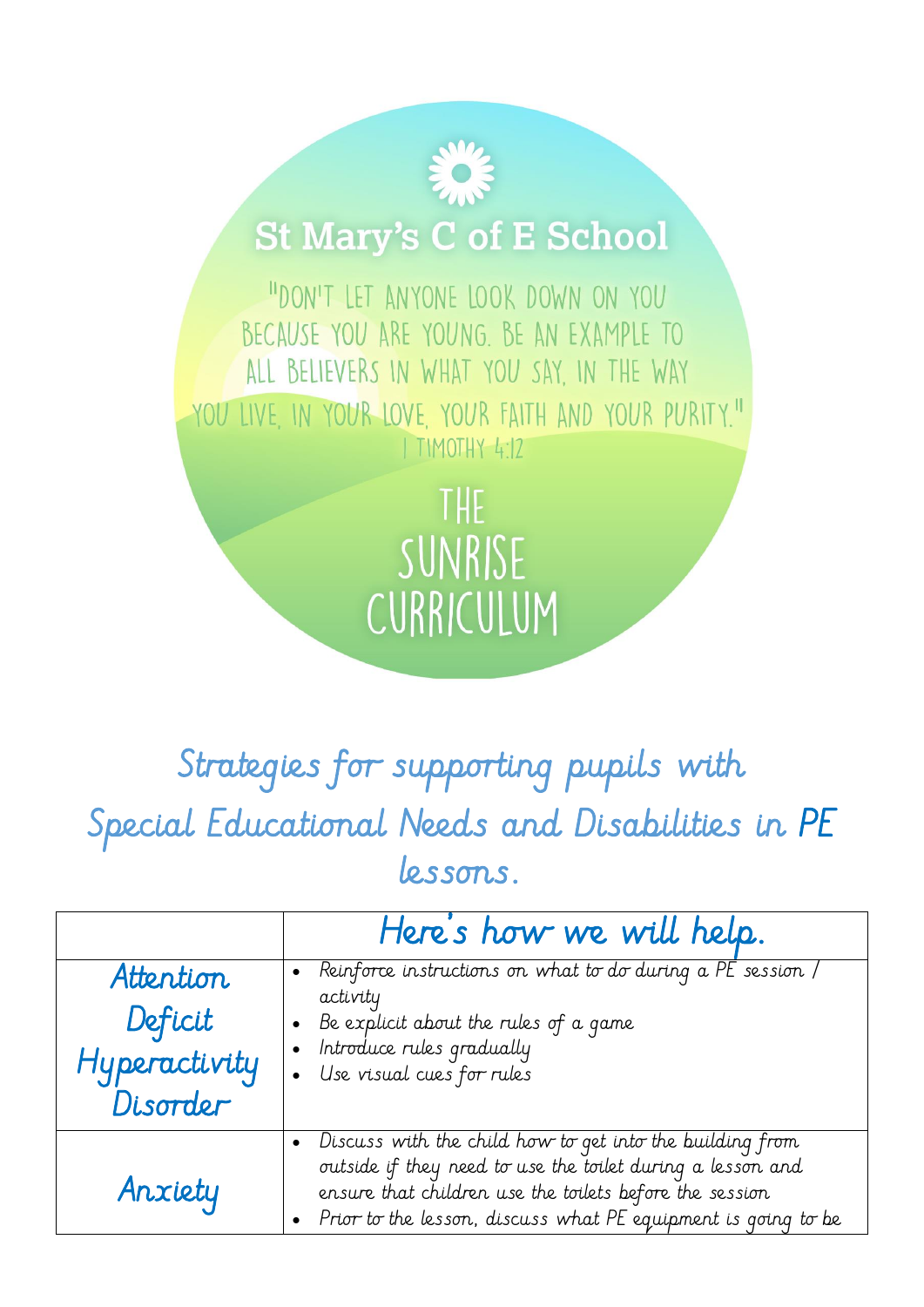|             | used                                                                                                                 |
|-------------|----------------------------------------------------------------------------------------------------------------------|
|             | Where possible, the child will work in the same group / team<br>$\bullet$                                            |
|             | for each session<br>Prepare the child if there is a new adult or coach leading the                                   |
|             | session (if necessary, share a photograph)                                                                           |
|             | Prepare the child for swimming lessons with a social story<br>$\bullet$                                              |
|             | and photographs of the pool, bus, swimming teachers (if                                                              |
|             | necessary)                                                                                                           |
| Autism      | • Teacher / TA to discuss what the PE session will involve and                                                       |
|             | what equipment will be used                                                                                          |
| Spectrum    | $\bullet$ Where possible, the child will work in the same group / team $\,$                                          |
|             | for each session                                                                                                     |
| Disorder    | $\bullet$ Provide opportunities to handle the equipment prior to                                                     |
|             | lessons                                                                                                              |
|             | Prepare the child if there is a new adult or coach leading the                                                       |
|             | session (if necessary, share a photograph)                                                                           |
|             | Prepare the child for swimming lessons with a social story                                                           |
|             | and photographs of the pool, bus, swimming teachers (if                                                              |
|             | necessary)                                                                                                           |
|             | Provide written instructions, printed diagrams and<br>$\bullet$                                                      |
|             | personalised worksheets with a worked example for the child                                                          |
| Dyscalculia | to follow                                                                                                            |
|             | Use a video to demonstrate games or drills on the IWB before a                                                       |
|             | $\bullet$<br>session                                                                                                 |
|             | Use children to demonstrate tasks                                                                                    |
|             | Allow opportunity to repeat an activity so the child is able to<br>٠                                                 |
|             | process, store it their long-term memory and recall it (repeat                                                       |
|             | warm up games and drills frequently to aid meta-cognition)                                                           |
|             | Ensure any written instructions are reinforced verbally or with<br>$\bullet$                                         |
|             | visuals                                                                                                              |
| Dyslexia    |                                                                                                                      |
|             | Ensure the child understands the language you have used in<br>٠<br>instructions (eq: positional or special language) |
|             |                                                                                                                      |
|             | Give instructions clearly and slowly. Repeat one to one if<br>٠<br>necessary                                         |
|             | Check with the child that they have understood what the<br>$\bullet$                                                 |
|             | instruction is                                                                                                       |
|             | Demonstrate movements / skills so that the child can see what                                                        |
|             | they look like                                                                                                       |
|             | Limit verbal instructions and use demonstration (particularly                                                        |
|             | in the pool when it is difficult to hear)                                                                            |
|             | Consider the equipment being used in a PE lesson and provide<br>$\bullet$                                            |
|             | alternatives where necessary (use larger balls, balloons, softer                                                     |
| Dyspraxia   | balls, bats with larger surface areas etc                                                                            |
|             | Allow the child to get changed into PE kit before the rest of the<br>٠                                               |
|             | class.                                                                                                               |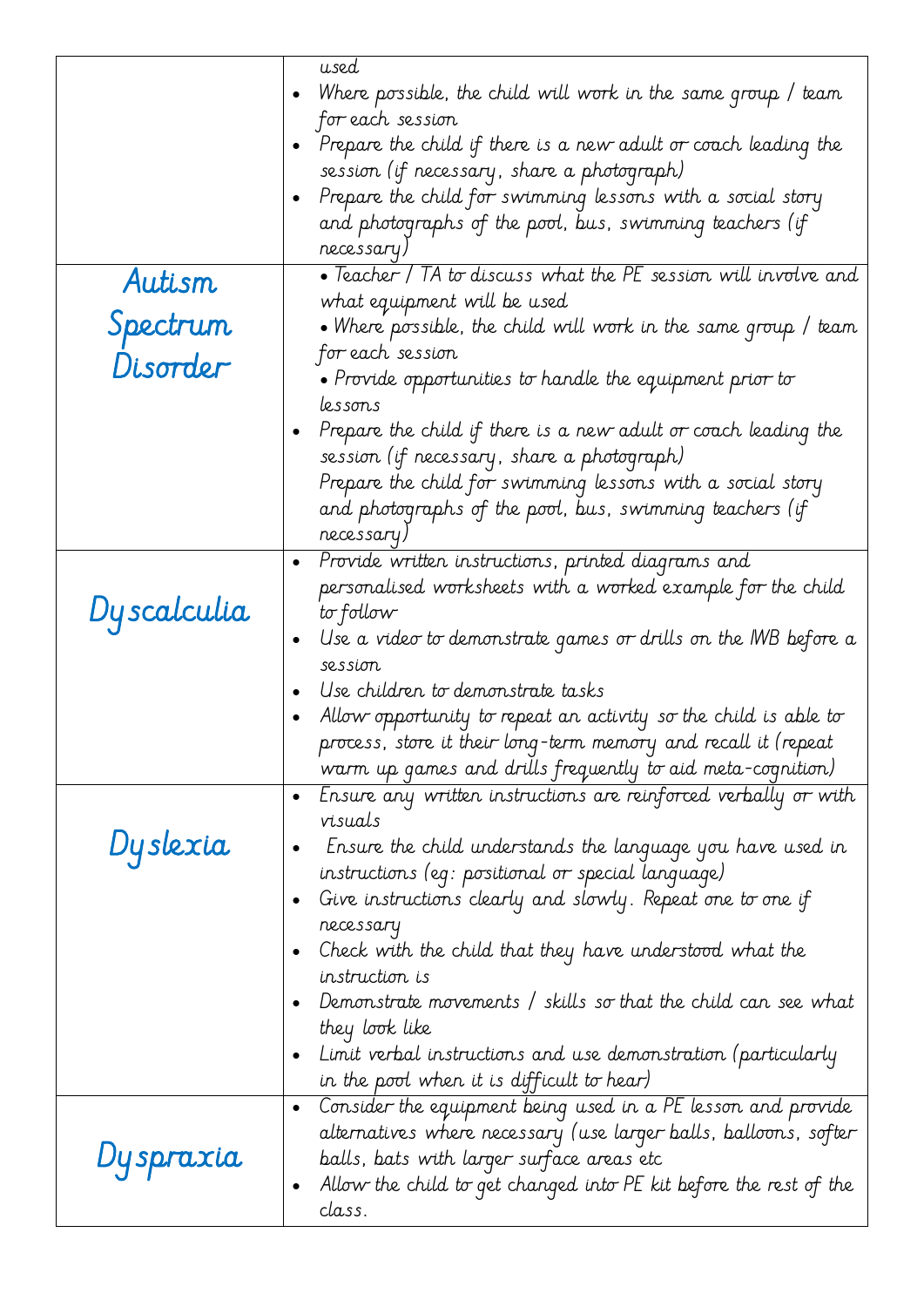|                  | Give children extra time to change after swimming<br>$\bullet$                |
|------------------|-------------------------------------------------------------------------------|
|                  | Provide the child with their own changing room and support<br>$\bullet$       |
|                  | them with packing their belongings                                            |
|                  | Reinforce instructions on what to do during a PE session /                    |
|                  | activity                                                                      |
|                  | Be explicit about the rules of a game (introduce rules                        |
|                  | qradually)                                                                    |
|                  | Consider the use of inclusive PE equipment (e.g., balls<br>$\bullet$          |
|                  | containing bells)                                                             |
| Hearing          | Give instructions prior to moving outside or into a hall space<br>$\bullet$   |
|                  | where there may be additional background noise/echo (use                      |
| Impairment       | visuals such as videos on IWB before the lesson)                              |
|                  | Give demonstrations                                                           |
|                  | Make eye contact                                                              |
|                  | Repeat instructions clearly and slowly one to one                             |
|                  | Make use of hearing aids such as radio mics<br>٠                              |
|                  | Discuss with the child how to get into the building from<br>$\bullet$         |
|                  | outside if they need to use the toilet during a lesson                        |
| Toileting Issues | Walk them through how to get to the toilet from an outside                    |
|                  | space and time how long it takes                                              |
|                  | Be mindful of using bending and stretching movements within                   |
|                  | PE lessons and ensure that this isn't uncomfortable for the                   |
|                  | child                                                                         |
|                  | Ensure that the child changes before and after PE                             |
|                  | Support children with intimate care if required and ensure                    |
|                  | privacy from peers when changing (swimming)                                   |
|                  | Ensure children are wearing the appropriate attire for                        |
|                  | swimming                                                                      |
|                  | Provide a picture of the PE activity prior to the lesson so that<br>$\bullet$ |
| Cognition and    | the child has a better understanding when being told verbally                 |
| Learning         | Make use of video clips on iPad or IWB prior to the lesson and<br>$\bullet$   |
|                  | during the lesson                                                             |
| Challenges       | Demonstrate movements / skills so that the child can see what                 |
|                  | they look like                                                                |
|                  | Limit vocal instructions                                                      |
|                  | - Repeat games and warm up activities so that children can                    |
|                  | process, store it in long term memory and recall it.                          |
|                  | Ensure that the child knows what terms are being used within<br>$\bullet$     |
| Speech,          | Pt lessons as some may be unfamiliar                                          |
| Language +       | Provide a picture of the PE activity prior to the lesson so that<br>$\bullet$ |
|                  | the child has a better understanding when being told verbally                 |
| Communication    | Demonstrate movements / skills so that the child can see what                 |
| Needs            | they look like                                                                |
|                  | Limit vocal instructions and repeat if necessary                              |
|                  |                                                                               |